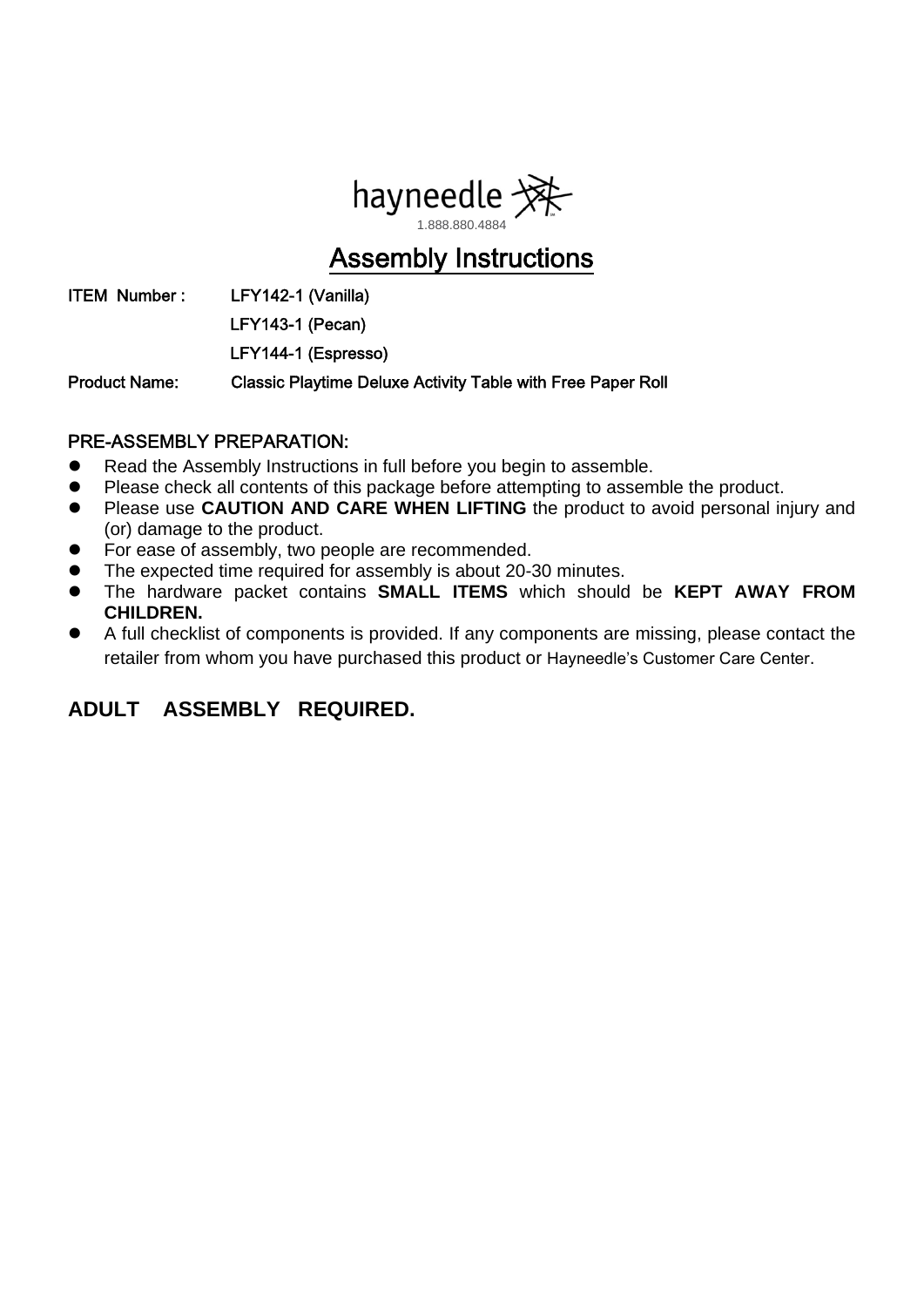Parts B, C and D are set of 17" high legs; Parts I, J and K are set of 22" high legs, you could select each set to assemble.

#### **Panel and Fittings Identification:**

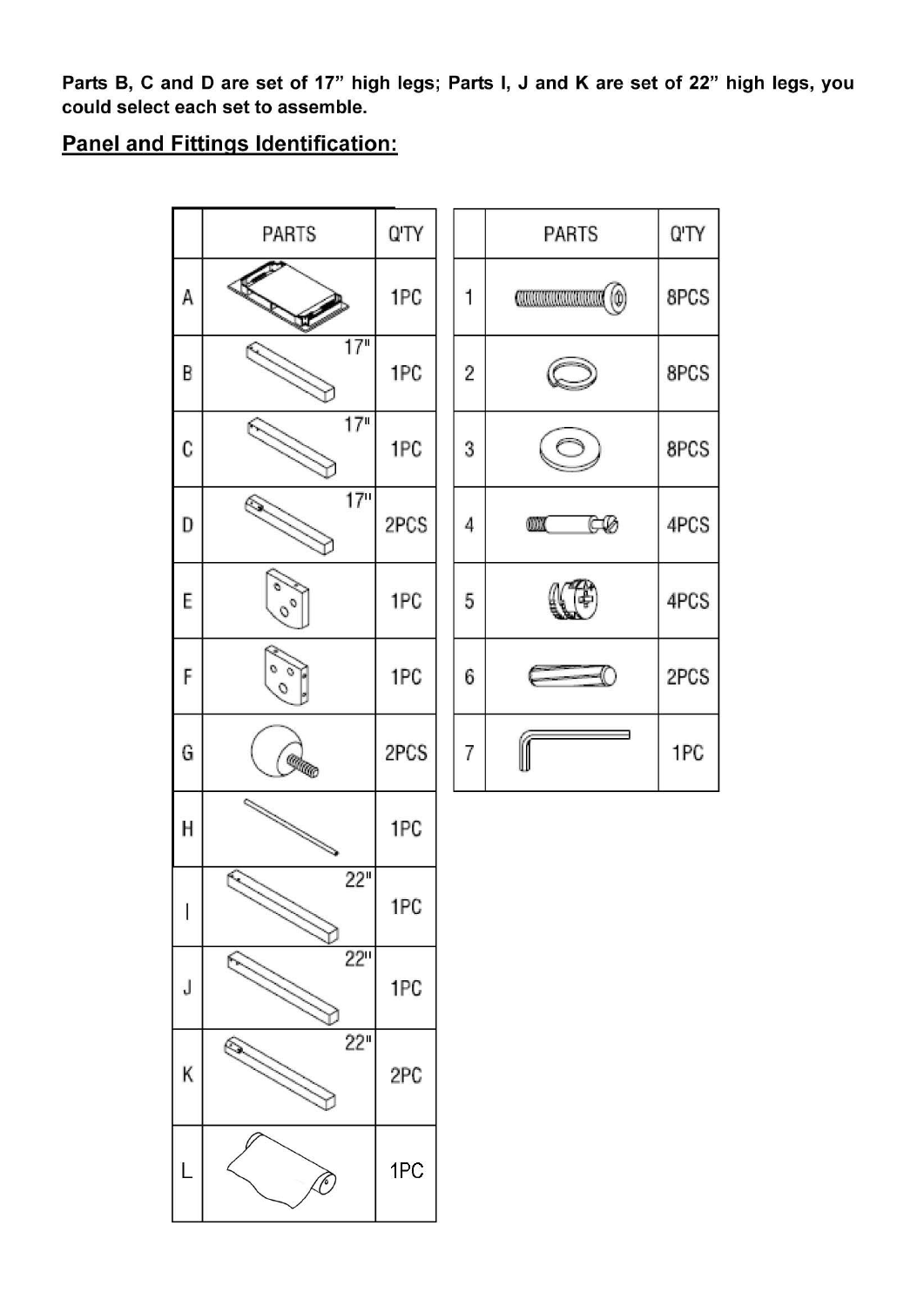#### **Step By Step Assembly Instructions**

## **Step 1:**

Pre-assemble Legs (B, C or I, J) with 1 Pin (4) and 1 Dowel (6) respectively. Attach Bar Support Panel (F) to Leg(C or I) locks with 1 Cam (5). Attach Bar Support Panel (E) to Leg (B or J) locks with 1 Cam (5).

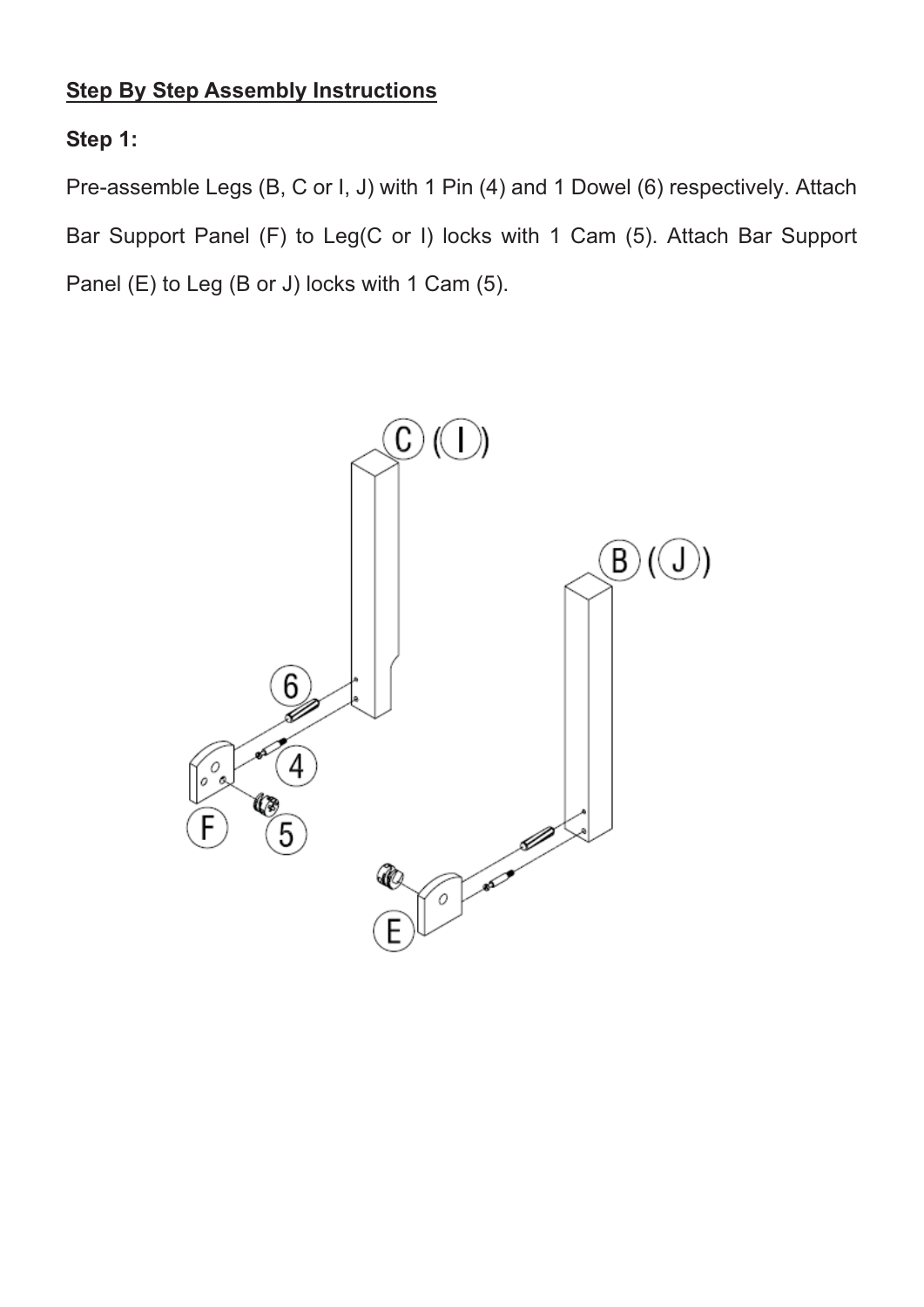#### **Step 2:**

Identify the Legs' position to the Desk Top (A). Fasten 2 Pins (4) to the bottom side of Desk Top (A). Attach Legs (B, C or I, J) to the Desk Top (A) with 2 Cams (4).

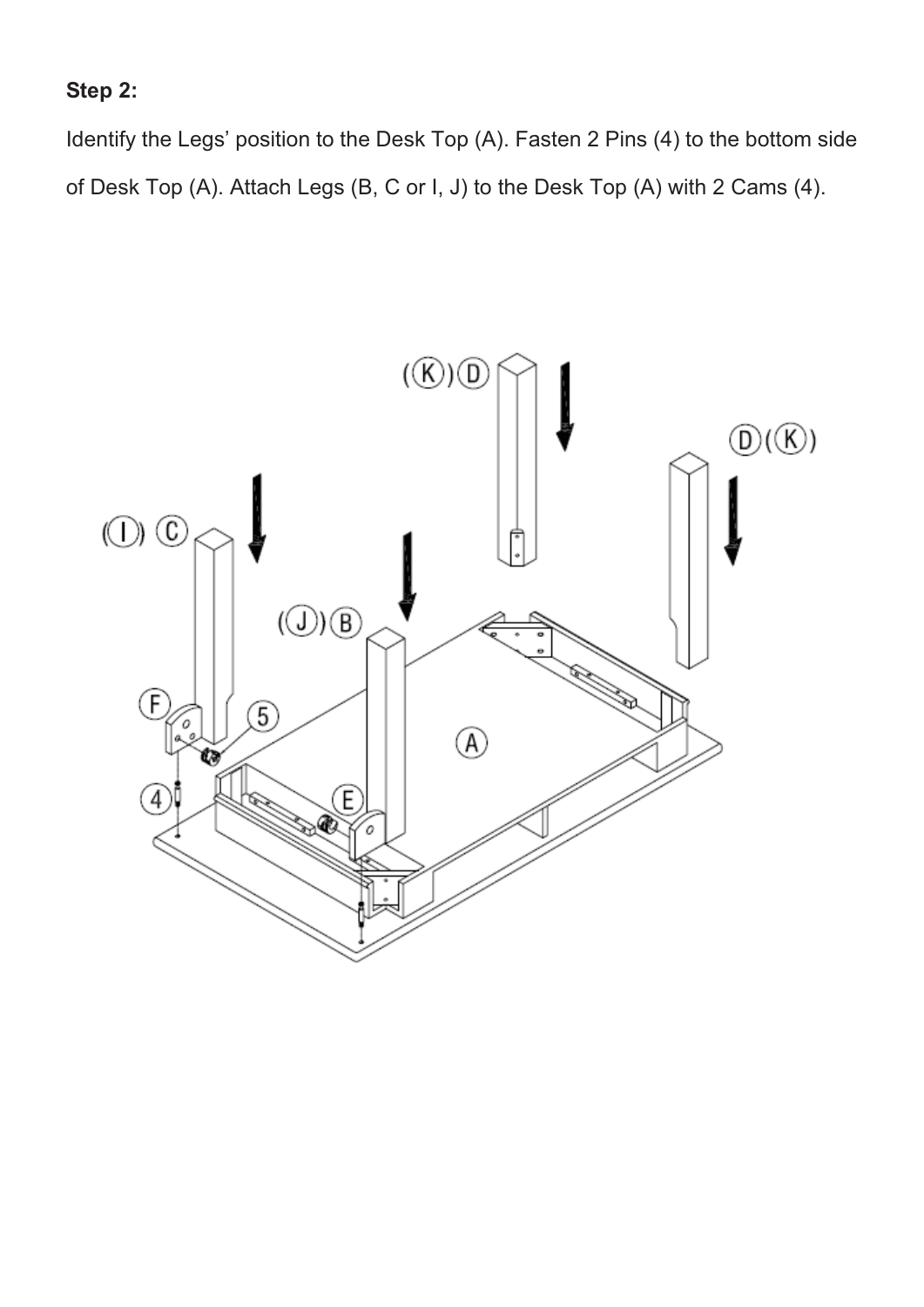## **Step 3:**

Fix 4 Legs (B, C, D or I, J, K) to Desk Top (A) with 4 Bolts (1), 4 Rings (2) and 4 Washers (3) by an Allen Wrench (7).

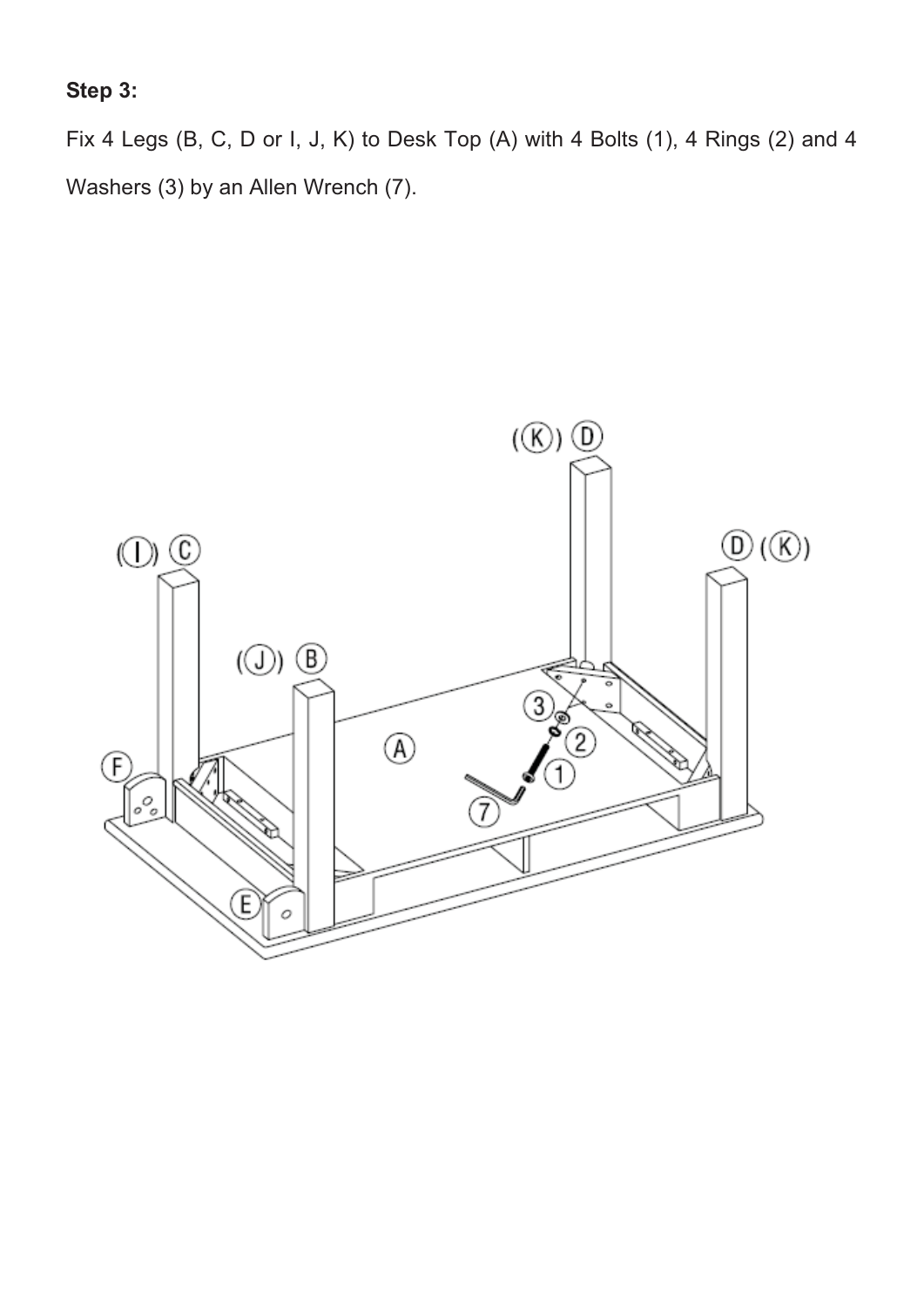## Step 4:

Insert the Paper roll(L) between the two Support panels(E,F) first. Then, insert Bar(H) through the Support panel(F) and Paper roll(L), and the other Support panel(E).

Finally, fix the two ends with 2 Knobs(G).